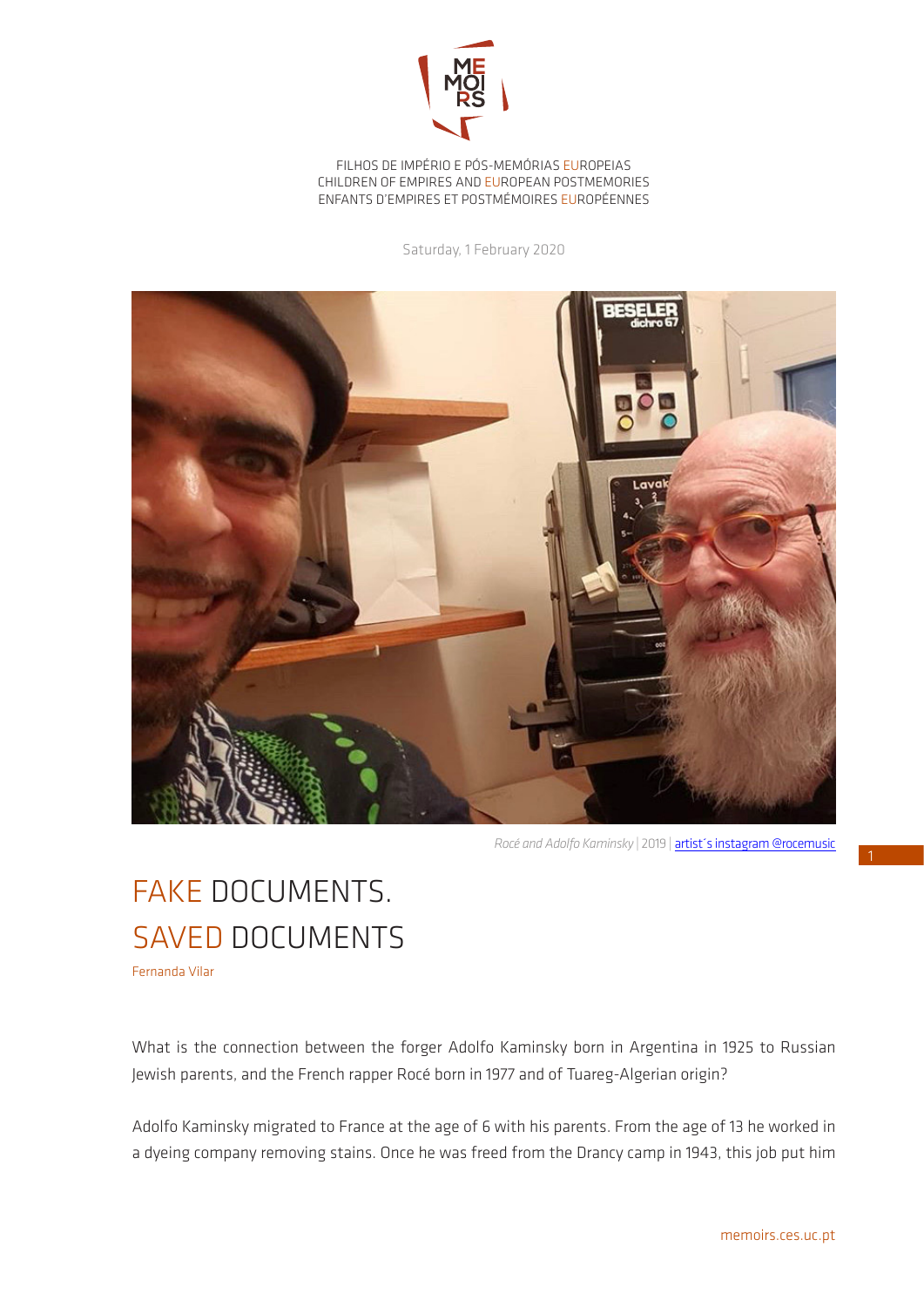

into contact with the resistance. From then on he became a clandestine forger of documents. He saved rural lews and after the war helped send lews to Palestine until he became disenchanted with the new Jewish state. Until his marriage in 1950 he was stateless. In the end, convinced that colonialism was going to come to an end, he accepted French nationality.

In Paris he met people linked to the Algerian FLN (National Liberation Front). He made a deal with them: he would provide them with falsified documents as long as they did not start a war on French soil. He was driven by the ideal of ending a war that was only producing victims. As well as counterfeiting documents in a home-made laboratory, he continued to work as a dyer. In 1971, while helping a South African anti-apartheid group, he was threatened and fled to Algeria. He fell in love with a black, Tuareg Algerian who fought for the MPLA (the Angolan Liberation Movement). They had three children. He made documents for the Angolan and Guinea Bissauan liberation movements struggling against Portuguese colonial rule. He also helped people oppressed by dictatorships in Portugal and Latin America.

Adolfo Kaminsky was a clandestine participant in key historical moments in the 20th century. The meticulous work of his daughter, Sarah Kaminsky (1979), has brought his romantic story to light. Her research on her father's story of hiding, activism, escape and fear is published in *Adolfo Kaminsky, une vie de faussiare* (2009, Adolfo Kaminsky, The life of a forger). She portrays her father's thirty years of quiet work against the backdrop of ruthless political disputes, violent racism and the struggles of different peoples for freedom and human dignity.

Sarah Kaminsky inherited from her father the ideal that the citizen should live up to the slogan of "Equality, fraternity and liberty". This ideal has come to flourish too in the work of his son, Sarah's brother, José Kaminsky, known by the stage name Rocé. To honor his father and his activism, he wrote the song "Je chante la France":

> My father fought Vichy and collaboration An expert in fake papers, he saved the victims of treason To step up and resist when a nation loses reason He showed humanity without waiting for approval Clandestine, because he belonged To struggles that put justice on trial Youth and health hidden in resistance Not French, no reward, no problem, he saves France.(1)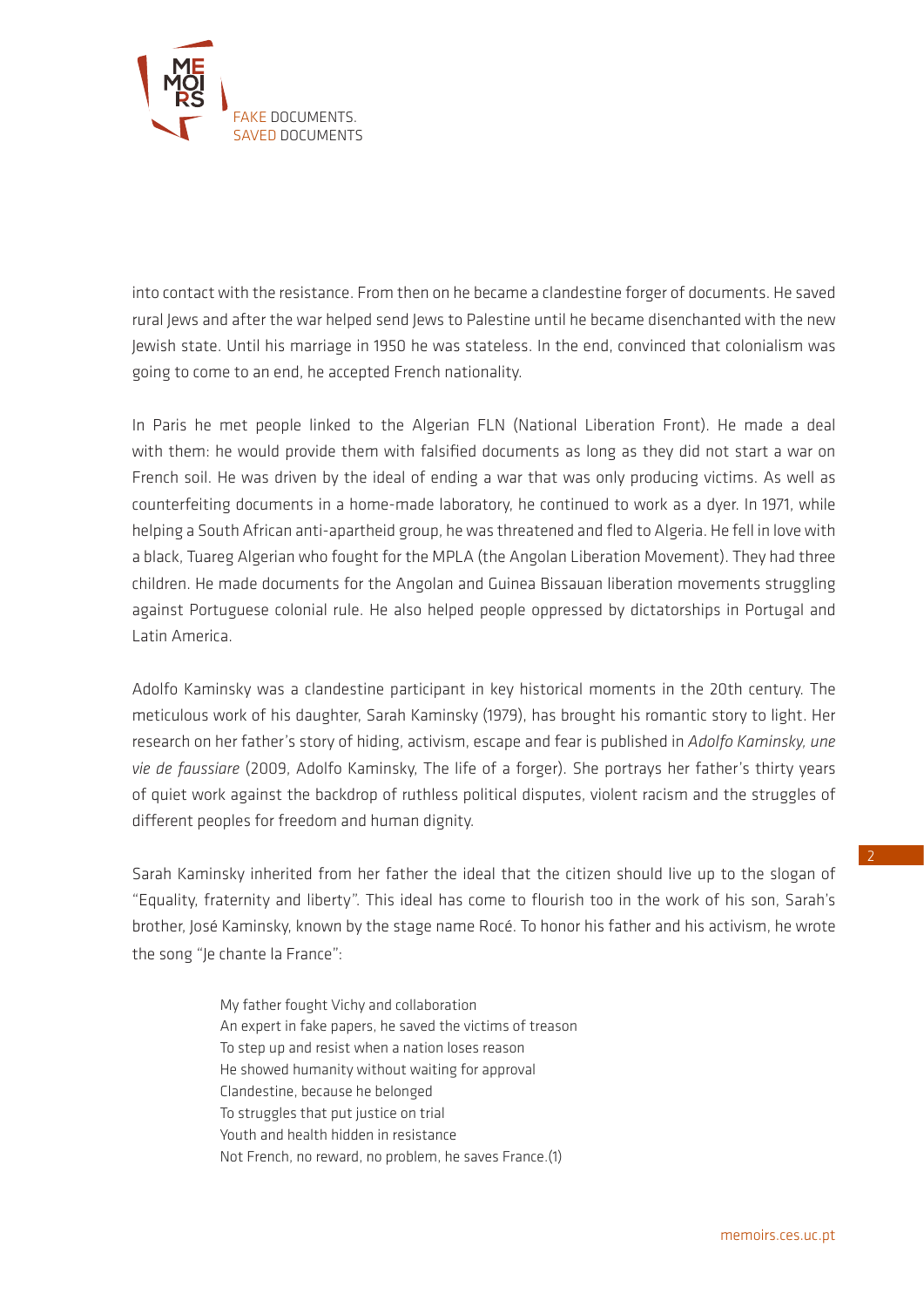

Rocé puts the clandestine struggles of his father into his own poetry. He chooses rap because it is a first-person musical form in which he finds the words to define himself. Society cannot identify voices from the periphery. His family history makes him believe in a project of communication. He tells positive stories of, and for, people on the margins.

At the end of 2018, he launched the anthology/album "Par les damné.e.s de la terre, 1969-1988" (For the wretched of the earth, 1969-1988). It took its title from Frantz Fanon's *Les damnés de la terre* (1961, The Wretched of the Earth). In the album the failures to transmit colonial memory are resolved by a collective artistic production that brings together 24 activist songs and speeches in French. With this album Rocé sought to recover historical figures from oblivion. The album highlights the many struggles that forged contemporary European history and puts the resistance of its former colonies in the foreground.

The urgency of transmission is written through the Kaminsky family's history: the ideals of a father who forged documents to save lives, the persistence of his daughter who collected documents to tell his story, and the music of the son, which makes art from his father's work and gives new life to songs of resistance. This is a family that constantly questions the present because it knows that failing to tell stories of struggle is to fail the weak all over again.

Notes:

[An exhibition](https://www.mahj.org/fr/programme/adolfo-kaminsky-faussaire-et-photographe-74790) about Adolfo Kaminsky is on in Paris at the Museum of Judaism until April 19, 2020.

For [a short video](https://youtu.be/Dup6KOoaAUc) on the life of Adolfo Kaminsky.

For [a podcast](https://www.franceculture.fr/emissions/par-les-temps-qui-courent/roce) about Rocé's work.

 $\overline{\phantom{a}}$  , where  $\overline{\phantom{a}}$ 

 $\frac{1}{2}$  ,  $\frac{1}{2}$  ,  $\frac{1}{2}$  ,  $\frac{1}{2}$  ,  $\frac{1}{2}$  ,  $\frac{1}{2}$  ,  $\frac{1}{2}$ 

<sup>(1)</sup> Rocé, "Je chante la France", in: *Identité en crescendo*, 2006. The translation is mine. The original lyrics are: "Mon père a combattu Vichy et collaboration / Expert en faux-papiers, sauve les victimes de trahison / Agir et résister quand la patrie perd la raison / Il offre l'humanité sans prendre l'accord du président / La clandestinité, à cause de ses appartenances / De ces combats menés, pour mettre justice dans la balance / La jeunesse, la santé, sont cloîtrées dans la résistance / Pas français pas d'récompenses, pas d'problèmes, il sauve la France"